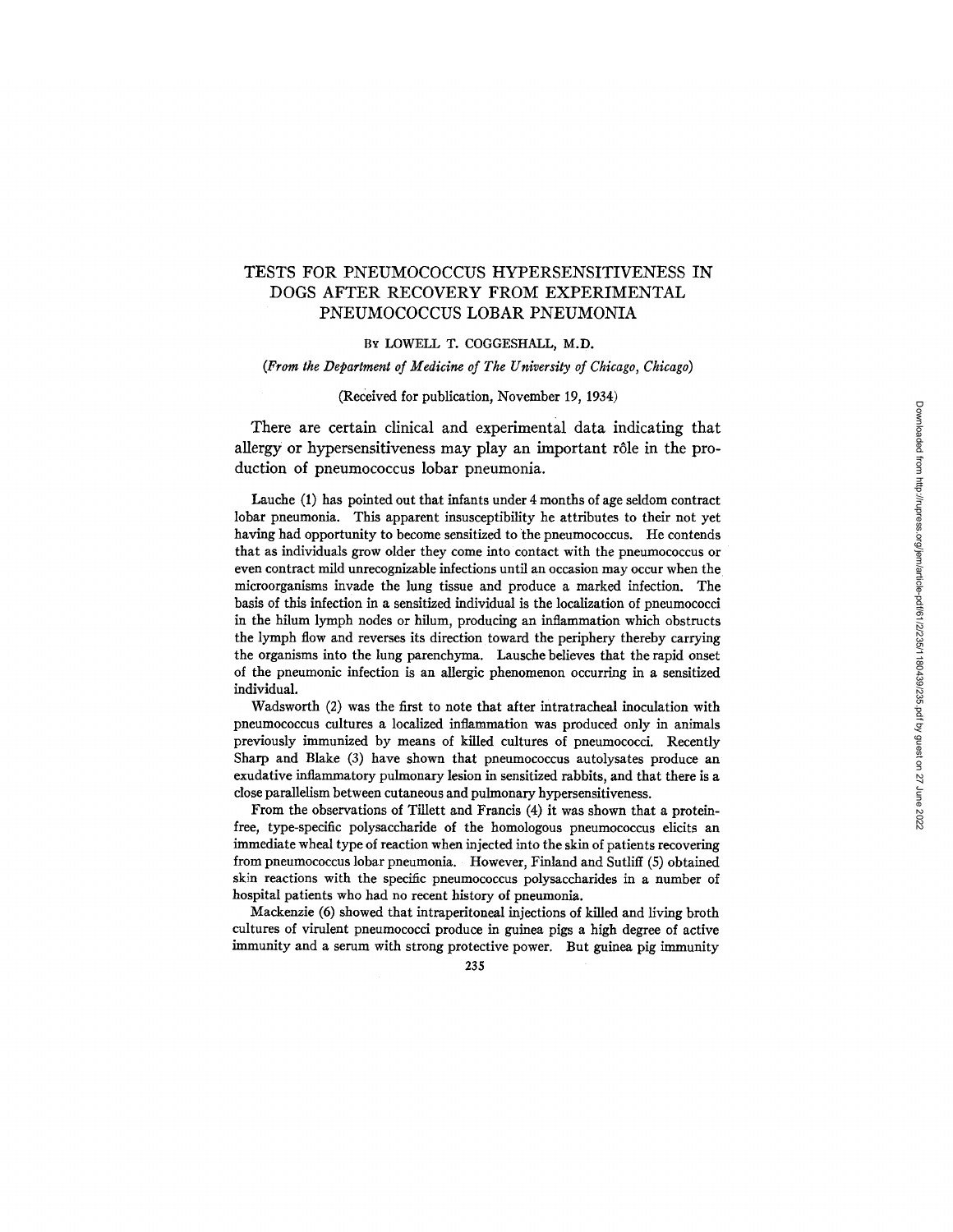## 236 **HYPERSENSITIVENESS AFTER PNEUMONIA**

to the pneumococcus by the above described method was not attended by cutaneous allergy to derivatives of the pneumococcus used for immunization. At the same time Mackenzie and Woo (7) injected guinea pigs with an alkaline pneumococcus extract. In about two-thirds of their animals an allergy was produced similar to the allergic response of the tubercle bacillus, but the animals showed no significant alteration in susceptibility to pneumococcus infection by intraperitoneal inoculation. Zinsser and Mallory (8) proved that guinea pigs can be artificially sensitized to bacterial products. Furthermore, they believe that an actual infection is a better means of sensitizing an animal than is the artificial administration of bacterial antigens. Bull and McKee (9) definitely showed that rabbits having recovered from an acute pneumococcus infection were hypersensitive to an autolysate of the homologous organism. This hypersensitive state was observed within 48 hours and lasted as long as 4 months. Also rabbits immunized with killed and living organisms were found to be hypersensitive to the pneumococcus autolysate. However, immunization by the above means did not produce as high a degree of sensitivity as did infection. Reimann (10) has recently published an excellent critique of the literature relating to allergy and pneumococcus lobar pneumonia.

We have made an attempt to throw further light on this subject by observing the pulmonary and cutaneous reactions to pneumococcus autolysate in dogs recovering from experimental pneumococcus lobar pneumonia. As far as we can find there have been no studies of pneumococcus hypersensitiveness in this animal. The experimental disease produced in the dog, which we have described elsewhere (11), resembles human lobar pneumonia more closely than that so far induced in any other animal with the exception of the monkey (12).

#### *Methods and Materials*

Male dogs were used exclusively. Their weights ranged from 10 to 15 kilos. They were healthy in external appearance and very active. All were isolated for a preliminary period of at least 1 week and temperatures taken; any animal with an elevated temperature was discarded. They were fed a normal diet of meat, carrots and bread ground into a hash, plus cod liver oil, the latter given three times weekly.

Fourteen dogs, as shown in Table I, were infected with Type I and Type II virulent pneumococci. Dosages ranging from 0.02 to 1 ce. of culture suspended in a broth-starch mixture were placed directly into a terminal bronchiole of the lung by means of a No. 11 F. ureteral radio-opaque catheter with the dog under the fluoroscope (11). The animals were infected on twenty-three different occasions; three of them, Nos. 5B, 15B and 23B, received four or more infections each, at various time intervals. The character of the initial and subsequent attacks in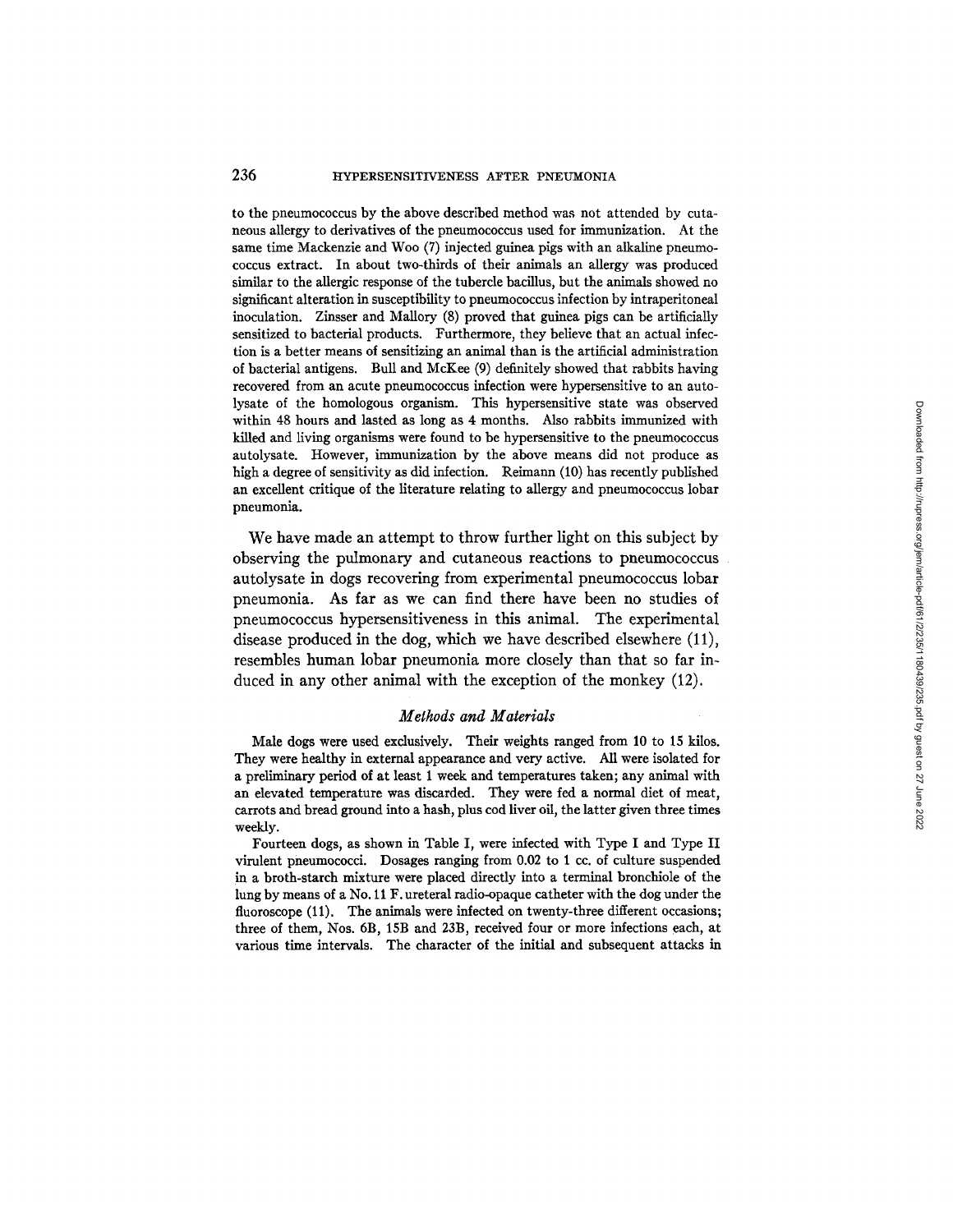these animals has been described in the preceding study of which this series of dogs formed a part (13).

At various intervals, from 2 days to 2 months following recovery from the initial or recurrent attacks, Type I pneumococcus autolysate was injected directly into the previously affected lobe by the use of the radio-opaque catheter. The initial dose was 0.5 cc. Later 1.0 cc. was administered. The autolysate was also injected intracutaneously in amounts of 0.2 cc. to determine the presence or absence of skin sensitivity. Temperature and pulse rates, white blood cell counts, total and differential, X-rays of the lungs and reinfection were utilized to detect increased sensitivity. Tests for the pneumococcidal-promoting activity of inactivated serum were also carried out with a view to determining the possible relationship of acquired immune bodies to allergy. The method used for determining the presence of this serum property was that devised by Robertson and Sia (14). Mixtures of heated diluted dog serum and washed rabbit leucocytes and serum seeded with varying numbers of pneumococci were agitated in the incubator and tested for sterility at the end of 72 hours.

*Preparation of Autolysates.*--The autolysates were prepared according to the method used by Sharp and Blake (3). The preparation was standardized on the basis of nitrogen content. In the various lots the content of nitrogen ranged from 134 to 160 mg. per 100 cc. of autolysate. The potency of the autolysate was ascertained by testing rabbits sensitized to the pneumococcus. Intracutaneous injection of these animals was followed in 24 hours by the characteristic urticarial reaction.

#### EXPERIMENTAL

*Pulmonary Reactions.*—Seven dogs received intrapulmonary injections of the pneumococcus autolysate at varying time intervals of 1 week to 2 months following an attack of the experimental pneumonia. Four of the seven dogs, Nos. 6B, 15B, 22B, and 23B, showed a definite shadow by  $X$ -ray at the site of the injection. The three remaining dogs, Nos. 2B, 3B and 10B, which had received similar previous infections, showed no pulmonary lesion by X-ray. The pulmonary lesions when present were best seen 24 hours after injection. At the end of 48 hours they were clearing up or had disappeared entirely. The X-ray shadows averaged 4 cm. in diameter and in no single instance were they large enough to conform to the boundaries of any one lobe. There was no difference in the size of the lesion whether the dogs were injected within 1 week after an infection or if they were allowed to rest as long as 2 months. Also, dogs with repeated autolysate injections reacted in the same manner on each occasion. Likewise, there was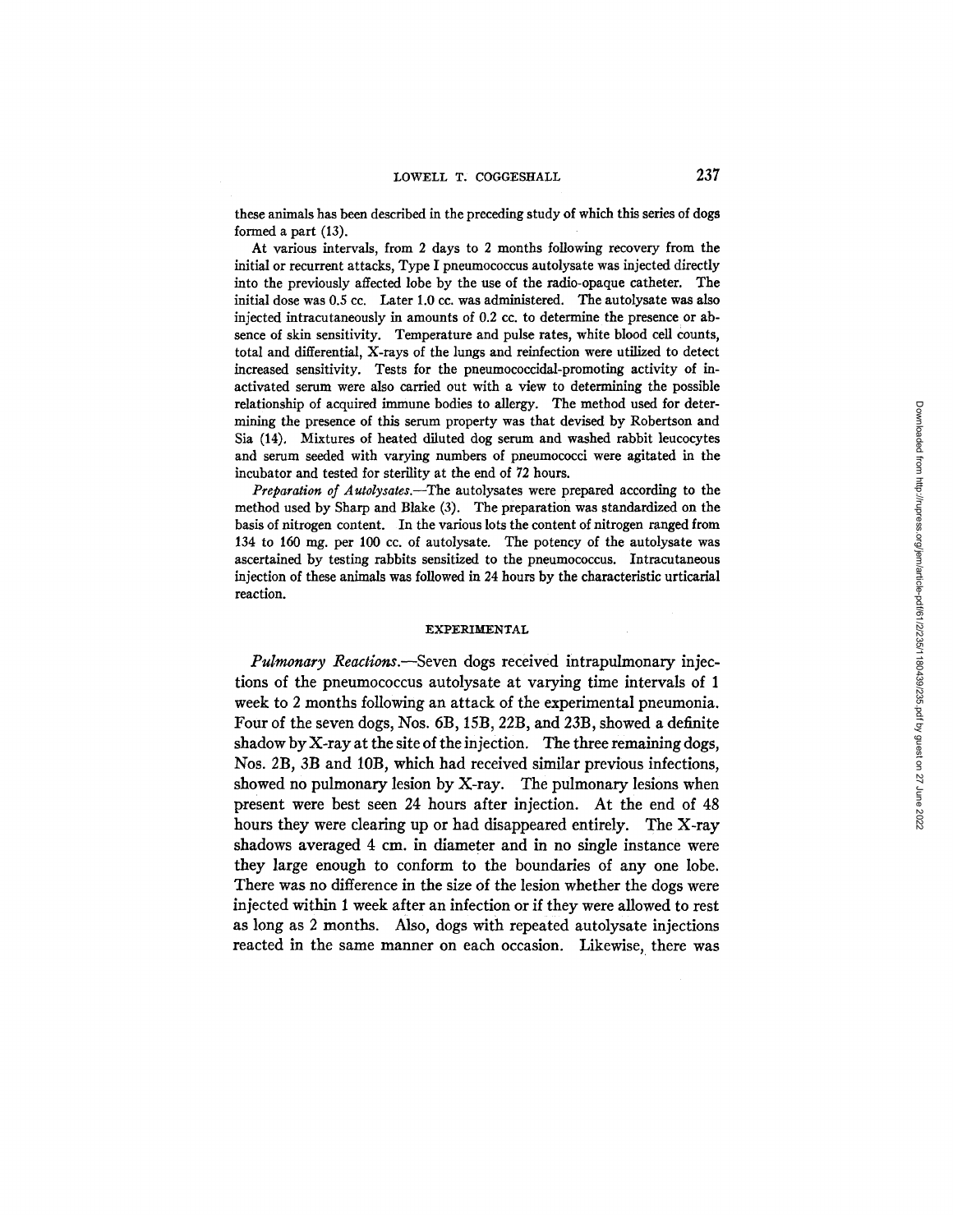| Additional data                                         |   | Moderately ill. Recovered 4th day |                  |                   | Recovered 3rd day        |          | Recovered 3rd day | Mild infection<br>Recovered 3rd day. |                                | Recovered 3rd day | Recovered 5th day<br>Dog very ill. Spread of lesion. | X-ray shadow 3 cm. diameter                | X-ray shadow 5 cm. diameter | Recovered 3rd day |         |  |
|---------------------------------------------------------|---|-----------------------------------|------------------|-------------------|--------------------------|----------|-------------------|--------------------------------------|--------------------------------|-------------------|------------------------------------------------------|--------------------------------------------|-----------------------------|-------------------|---------|--|
| Definite X-ray<br>Iosion                                |   | $+$ $\circ$                       |                  |                   | $+$ $\circ$              |          | $+$               | $+$                                  |                                | $\ddot{}$         |                                                      | $+ +$                                      | $^{+}$                      | $+$ $\circ$       |         |  |
| periupos lo teri <sup>r</sup><br>immune sub-<br>stance* |   | I                                 | 1                |                   | ı                        | İ        | ŧ                 | 1                                    | $\mathbf{I}$                   | $\mathbf{I}$      | ſ                                                    | $\mathbf{I}$                               | I                           | T                 | I       |  |
| Skin reaction                                           |   |                                   | 0 ا              |                   | 0                        |          |                   | ہ ا                                  |                                | ł                 |                                                      | ہ ا                                        | 0                           | ہ ا               |         |  |
| 91.61<br>Increase in pulse                              |   | $+$ $\circ$                       |                  |                   | $+ \circ$                |          | $\ddot{+}$        | $\boldsymbol{+}\boldsymbol{+}$       |                                | $+$               |                                                      | $+ +$                                      | 0                           | $+ \circ$         |         |  |
| perature<br>Elevation of tem-                           |   | $+$ $\circ$                       |                  |                   | $+$ $\circ$              |          | $+$               | $+$ 0                                |                                | $\ddag$           |                                                      | $+$ 0                                      | $\circ$                     | $+$ 0             |         |  |
| Leucocytosis                                            |   | $+$                               | $\blacksquare$   |                   | $\overline{\phantom{0}}$ |          | $+$               | $+$ 0                                |                                | $\ddot{}$         |                                                      | $+$ $\circ$                                | $+$                         | $+ +$             |         |  |
| Route of inocula-<br>tion                               |   |                                   |                  | HHAHHHH<br>HHHHHH |                          |          |                   |                                      | HHAH<br>HHHH                   |                   |                                                      |                                            | HHHHHHH<br>HHHHHHH          |                   |         |  |
| ture injected<br>vmonut ot enj-                         | ឳ | 0.25                              | $0.\overline{5}$ |                   | 0.25                     | S<br>ó   | 0.25              | $0.\overline{3}$                     | $\ddot{\circ}$                 | 0.2               |                                                      | $\begin{array}{c} 0.25 \\ 0.5 \end{array}$ | 0.5                         | $0.2$<br>$1.0$    |         |  |
| <b>COCCU3</b><br>Type of pneumo-                        |   | $\Xi$ $\Xi$                       |                  |                   | $\Xi$ $\Xi$              |          | $\mathbf{I}$      | $\Xi$ $\Xi$                          |                                | Π                 |                                                      | $\blacksquare$                             | $\blacksquare$              | $\Xi$             |         |  |
| haate<br>Infection or auto-                             |   | Ħ.                                | Aut.             |                   | Inf.                     | Aut.     | Inf.              | Inf.                                 | Aut.                           | Ħ.                | Inf.                                                 | Aut.                                       | Aut.                        | Inf.              | Aut.    |  |
| Date                                                    |   | 10/21/30                          | 10/27/30         |                   | 12/5/30                  | 12/22/30 | 12/29/30          |                                      | $\frac{11}{12}$ $\frac{4}{30}$ | 12/29/30          | 12/1/30                                              | 12/15/30                                   | 1/19/31                     | 1/26/31           | 3/ 2/31 |  |
| Dog No.                                                 |   | 2B                                |                  |                   |                          |          |                   | 3B                                   |                                |                   | $\overline{6}$                                       |                                            |                             |                   |         |  |

TABLE I

238

## HYPERSENSITIVENESS AFTER PNEUMONIA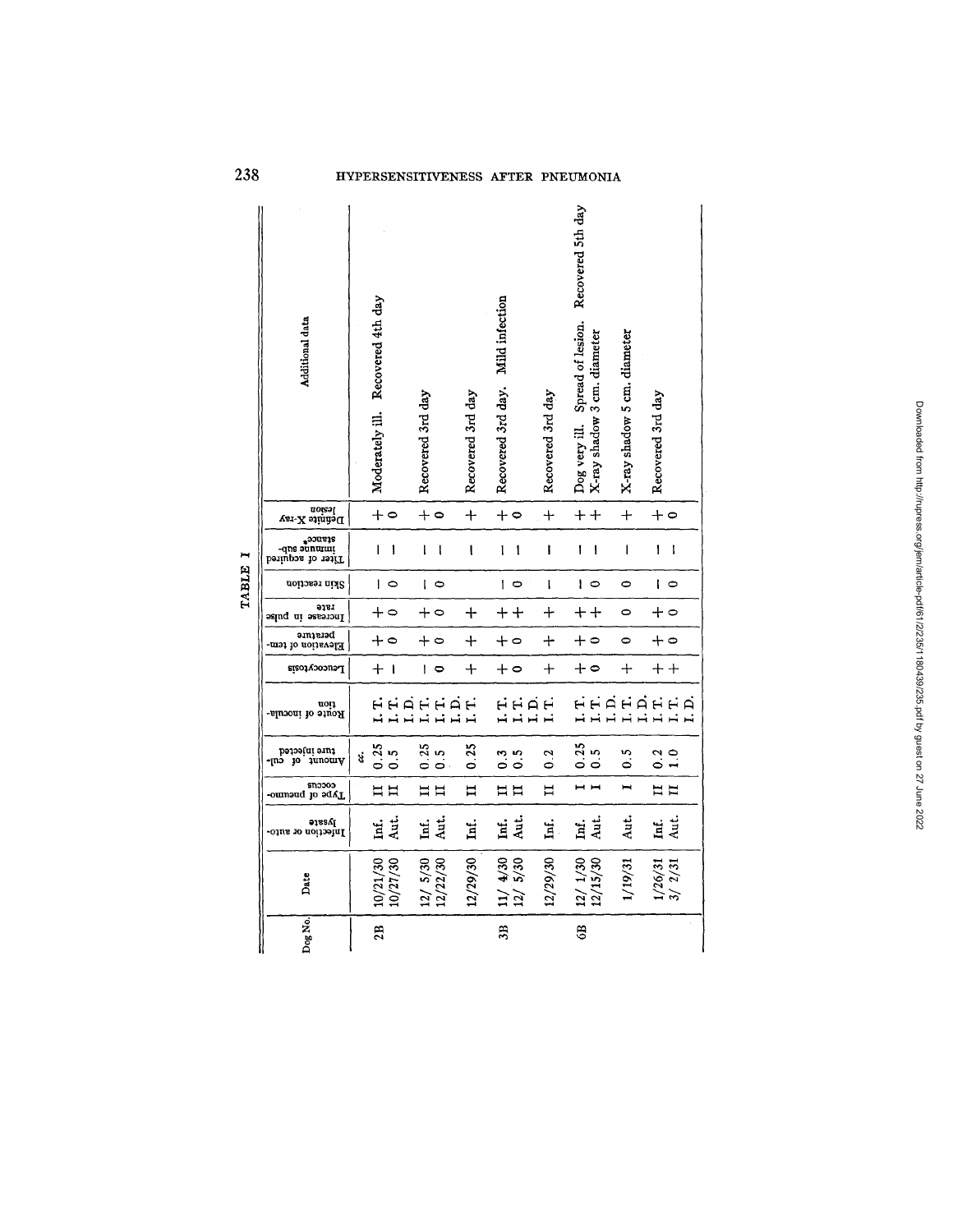| LOWELL T. COGGESHALL | 239 |  |
|----------------------|-----|--|
|----------------------|-----|--|

 $\mathcal{A}^{\mathcal{A}}$ 

| ģ<br>Recovered 3rd day. Infected in R.L. lobe.<br>Infected in R.L. lobe<br>Infected in L.L. lobe<br>solidation of R.L. lobe<br>Recovered 3rd day.<br>Recovered 3rd day. |                |                         | Even con-<br>Mild infection. Recovered 3rd day.<br>solidation of R.L. lobe |                      | Mild infection. Recovered 3rd day                   | Moderately severe infection. Recovered 5th day<br>Shadow 2 cm. diameter R.L. lobe | Recovered 4th day. L.L. lobe<br>R.L. lobe<br>Mild infection R.L. lobe<br>Recovered 3rd day. | * Acquired immune substances in terms of pneumococcidal-promoting activity of the serum. The figures indicate that<br>dilution of the heated dog serum which when added to 0.2 cc. of fresh rabbit serum + rabbit leucocytes is capable of<br>destroying 10 <sup>-6</sup> of the standard suspension of pneumococci (approximately 1000 microorganisms)<br>$-$ not done. I.T. = intratracheal. I.D. = intradermal. |
|-------------------------------------------------------------------------------------------------------------------------------------------------------------------------|----------------|-------------------------|----------------------------------------------------------------------------|----------------------|-----------------------------------------------------|-----------------------------------------------------------------------------------|---------------------------------------------------------------------------------------------|--------------------------------------------------------------------------------------------------------------------------------------------------------------------------------------------------------------------------------------------------------------------------------------------------------------------------------------------------------------------------------------------------------------------|
| $+ +$                                                                                                                                                                   | 0              | 0                       | $+$                                                                        | $\bullet$            | $\ddot{}$<br>$\circ$                                | $+ +$                                                                             | $+ +$<br>$+$                                                                                |                                                                                                                                                                                                                                                                                                                                                                                                                    |
| $\overline{1}$<br>Ī<br>$\mathbf{I}$                                                                                                                                     | $\frac{40}{1}$ | $1 - 160$               | $-11-160$                                                                  | $1 - 1280$           | $1 - 160$<br>$1 - 160$                              |                                                                                   | $-1 - 80$<br>0<br>$\circ$                                                                   |                                                                                                                                                                                                                                                                                                                                                                                                                    |
| L<br>$\mathbf{I}$<br>$\mathbf{I}$                                                                                                                                       | $\circ$        | $\bullet$               |                                                                            | $\circ$              | $\overline{1}$<br>$\bullet$                         | $\overline{1}$ $\bullet$                                                          | t<br>$\mathbf{I}$                                                                           |                                                                                                                                                                                                                                                                                                                                                                                                                    |
| $+ + +$                                                                                                                                                                 | $\ddot{+}$     | $\bullet$               | $\ddot{+}$                                                                 | $\bullet$            | $+$ $\circ$                                         | $+$ $\circ$                                                                       | $+ + +$                                                                                     |                                                                                                                                                                                                                                                                                                                                                                                                                    |
| $+ + +$                                                                                                                                                                 | $\bullet$      | 0                       | $\ddot{+}$                                                                 | $\bullet$            | $+$ 0                                               | $+$ $\circ$                                                                       | $\ddot{\tau}$<br>$\ddot{}$                                                                  |                                                                                                                                                                                                                                                                                                                                                                                                                    |
| $+ + +$                                                                                                                                                                 | $+$            | $\ddot{}$               | $\ddot{}$                                                                  | $\ddot{}$            | $+$ $\circ$                                         | $+$ $\circ$                                                                       | $\ddot{+}$<br>$\ddot{}$                                                                     |                                                                                                                                                                                                                                                                                                                                                                                                                    |
| eee<br>HHH                                                                                                                                                              |                | HHHHH<br>HHHH           |                                                                            |                      | HAHH<br>HHHH<br>I.D.                                | HH<br>HHH                                                                         | HH.<br>Ë                                                                                    |                                                                                                                                                                                                                                                                                                                                                                                                                    |
| $0.2$<br>0.2<br>0.2                                                                                                                                                     | 0.2<br>0.5     | 0.2<br>$0.\overline{5}$ | 0.02                                                                       | $\ddot{0}$ .5<br>0.2 | $\begin{array}{c} 0.55 \\ 0.50 \end{array}$<br>0.20 | 0.05<br>$\ddot{1}$ .0                                                             | 0.02<br>0.02<br>0.02<br>0.2                                                                 |                                                                                                                                                                                                                                                                                                                                                                                                                    |
|                                                                                                                                                                         |                | H,                      | $\blacksquare$                                                             | H                    | $\blacksquare$ $\blacksquare$                       | $\blacksquare$                                                                    | $\blacksquare$                                                                              |                                                                                                                                                                                                                                                                                                                                                                                                                    |
| Ħ.<br>̤Í.                                                                                                                                                               | Aut.           | Aut.                    | Inf.                                                                       | Aut.                 | Aut.<br>Inf.                                        | Aut.<br>Inf.                                                                      | Inf.<br>Inf.<br>Inf.                                                                        |                                                                                                                                                                                                                                                                                                                                                                                                                    |
| 3/9/31<br>3/12/31<br>3/16/31                                                                                                                                            | 12/16/30       | 1/19/31                 | 1/26/31                                                                    | 12/20/30             | 12/29/30<br>1/19/31                                 | 1/9/31<br>3/2/31                                                                  | 3/7/31<br>3/16/31<br>3/12/31                                                                | $+$ = present. $0 =$ absent.                                                                                                                                                                                                                                                                                                                                                                                       |
|                                                                                                                                                                         | g              |                         |                                                                            | 10B                  |                                                     | 15B                                                                               |                                                                                             |                                                                                                                                                                                                                                                                                                                                                                                                                    |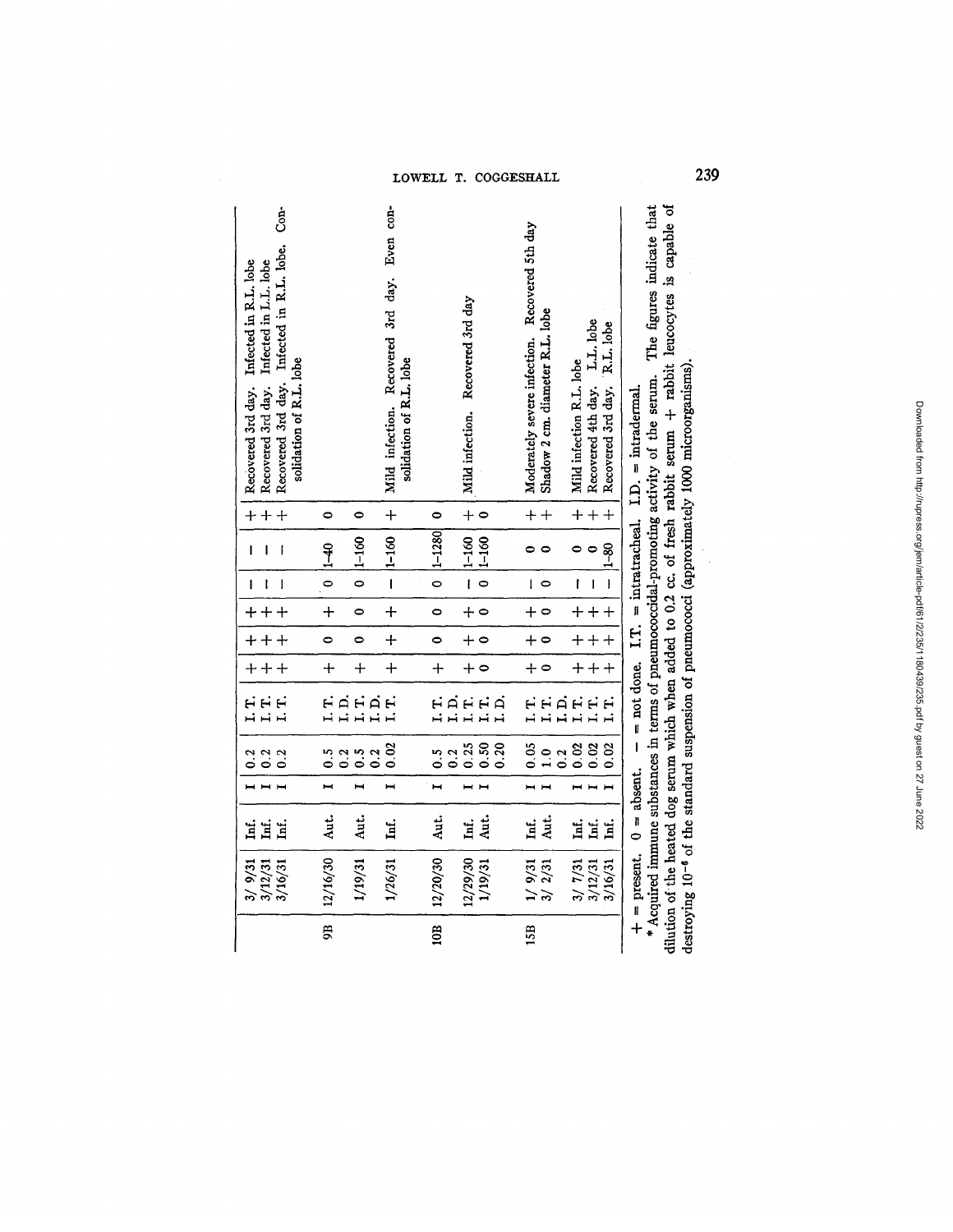## HYPERSENSITIVENESS AFTER PNEUMONIA

| Additional data                             | side<br>Entire left<br>day. Very ill.<br>8th<br>Recovered<br>involved | Lesion in R.L. lobe 2 cm. diameter at 24 hrs. | lobe<br>R.L.<br>Recovered 4th day.<br>Moderately ill.<br>consolidated | Recovered 3rd day. R.L. lobe consolidated | Lesion in R.L. lobe 3 cm. diameter | Recovered 4th day. Mild infection R.L. lobe<br>Lesion R.L. lobe 3 cm. diameter | R.L. lobe<br>R.L. lobe<br>lobe<br>R.L.<br>Recovered 3rd day.<br>Recovered 4th day.<br>Recovered 3rd day. | Control dog             | Control dog         |
|---------------------------------------------|-----------------------------------------------------------------------|-----------------------------------------------|-----------------------------------------------------------------------|-------------------------------------------|------------------------------------|--------------------------------------------------------------------------------|----------------------------------------------------------------------------------------------------------|-------------------------|---------------------|
| Definite X-1ay<br>Indian                    | $+$                                                                   | $+$                                           | $+$                                                                   | $+$                                       | $\dot{+}$                          | $+ +$                                                                          | $++$                                                                                                     | $+$                     | $\ddot{+}$          |
| bəriupəs io rəilT<br>immune sub-<br>*ənasts | $\bullet$                                                             | $\bullet$                                     | 0                                                                     | $\bullet$                                 | $\bullet$                          | 00                                                                             | ţ<br>$\mathbf I$<br>1                                                                                    | $\mathbf{I}$            | I                   |
| Skin reaction                               | $\overline{1}$                                                        | $\bullet$                                     | I                                                                     | ţ                                         | $\bullet$                          | $\overline{1}$ $\circ$                                                         |                                                                                                          | $\bullet$               | 0                   |
| 918I<br>Increase in pulse                   | $+$                                                                   | $^{+}$                                        | $+$                                                                   | $\ddot{}$                                 | ┿                                  | $\boldsymbol{+}\boldsymbol{+}$                                                 | $++$                                                                                                     | 0                       | 0                   |
| perature<br>Elevation of tem-               | $+$                                                                   | 0                                             | $\ddotplus$                                                           | $+$                                       | $\bullet$                          | $+$ $\circ$                                                                    | $++\circ$                                                                                                | $\bullet$               | $\bullet$           |
| Leucocytosis                                | $+$                                                                   | $\ddag$                                       | $\ddot{}$                                                             | $+$                                       | $\bullet$                          | $+ +$                                                                          | $++$                                                                                                     | $\bullet$               | $\bullet$           |
| uoņ<br>Route of inccula-                    | Ë<br>$\ddot{ }$                                                       | HAH<br>HHH                                    | $\overrightarrow{H}$                                                  | ËË<br>$\mathbf{H}$                        | Ä<br>Ĥ                             | Ĥ                                                                              | HHAHHH<br>HHHHH                                                                                          | ΗÁ<br>Ĥ<br>$\mathbf{I}$ | нģ<br>بہ ب          |
| ture injected<br>po nunomy<br>mó            | 0.04<br>Ś.                                                            | $\frac{0}{1}$<br>0.2                          | 0.02                                                                  | 0.25<br>$\frac{0}{1}$                     | 0.2                                | 0.02<br>$1.0$<br>0.2                                                           | 0.25<br>0.02<br>$\frac{0}{1}$                                                                            | 1.0<br>0.2              | $\ddot{ }$ .<br>0.2 |
| ຮາເວວດວ<br>Type of pneumo-                  | щ                                                                     | $\blacksquare$                                | Ī                                                                     | $\blacksquare$                            | $\blacksquare$                     | $\blacksquare$                                                                 | $H$ $H$                                                                                                  | $\blacksquare$          | H                   |
| Jaste<br>Infection or auto-                 | Inf.                                                                  | Aut.                                          | Inf.                                                                  | Ini.                                      | Aut.                               | Aut.<br>Ħ.                                                                     | <b>HH</b>                                                                                                | Aut.                    | Aut.                |
| Date                                        | 2/31                                                                  | 2/24/31                                       | 3/3/31                                                                | 3/16/31                                   | 4/7/31                             | 2/31<br>2/24/31                                                                | 3/3/31<br>3/16/31<br>7/27/31                                                                             | 4/7/31                  | 4/7/31              |
| $\log$ No.                                  | 22B                                                                   |                                               |                                                                       |                                           |                                    | 23B                                                                            |                                                                                                          | 36B                     | 37B                 |

TABLE I-Concluded

240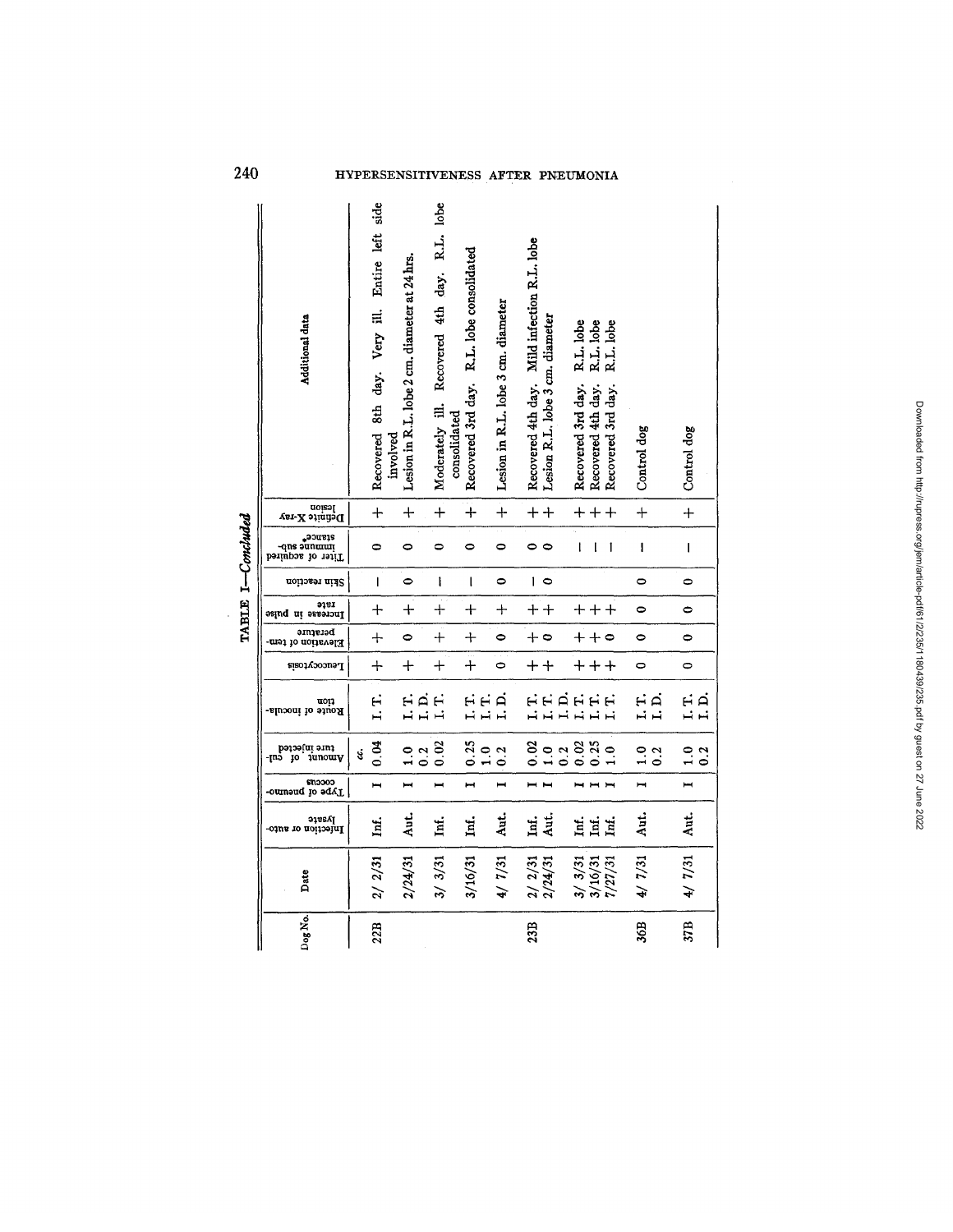|  | LOWELL T. COGGESHALL |
|--|----------------------|
|  |                      |

**241** 

| 25D $\begin{bmatrix} 3/2/32 \\ 4/3 \end{bmatrix}$ Aut. $\begin{bmatrix} 1 & 0 & 1 & 0 \\ 0 & 0 & 0 \\ 0 & 1 & 0 \end{bmatrix}$ 0 $\begin{bmatrix} 0 & 0 & 0 \\ 0 & 0 & 0 \\ 0 & 0 & 0 \end{bmatrix}$ $\begin{bmatrix} -1 & 0 & 0 & 0 \\ 0 & 0 & 0 & 0 \\ 0 & 0 & 0 & 0 \\ 0 & 0 & 0 & 0 \end{bmatrix}$ and after 24<br>$+$ Given Type I antipneumococcus serum $(20,000)$<br>$+$ units). Killed after 24 hrs.<br>$+$   Recovered 10 days previously. Killed after 24 hrs.<br>$  +  $ Normal dog. Killed after 24 hrs.<br>$\overline{\phantom{a}}$<br>$\overline{1}$<br>$\overline{1}$<br>0000000<br>$\begin{array}{c} 0 \\ 0 \end{array}$<br>$\ddot{\bullet}$<br>$3X \begin{array}{ c c c } \hline 3/2/32 & \hbox{Aut.} & I & 1.0 & I.T. & 0 & 0 \\ \hline & 0.2 & I.D. & 0 & 0 \\ \hline \end{array}$<br>$\begin{array}{ c c c c c } \hline \text{I} & \text{I.0} & \text{I.T.} & \text{++} & \text{0} \\ \hline \text{0.2} & \text{I.D.} & & \text{+} & \end{array}$<br>$\begin{array}{c c c c c c c c c} \n42D & 3/2/32 & \text{Aut.} & 1 & 1.0 & 1.7. \ \hline & 0.2 & 1.0. & 1.5. \end{array}$<br>$34D$   $3/2/32$   Aut. |  |  |  |  |  |  |  |
|--------------------------------------------------------------------------------------------------------------------------------------------------------------------------------------------------------------------------------------------------------------------------------------------------------------------------------------------------------------------------------------------------------------------------------------------------------------------------------------------------------------------------------------------------------------------------------------------------------------------------------------------------------------------------------------------------------------------------------------------------------------------------------------------------------------------------------------------------------------------------------------------------------------------------------------------------------------------------------------------------------------------------------------------------------------------------------------------------------------------------------|--|--|--|--|--|--|--|
|                                                                                                                                                                                                                                                                                                                                                                                                                                                                                                                                                                                                                                                                                                                                                                                                                                                                                                                                                                                                                                                                                                                                |  |  |  |  |  |  |  |
|                                                                                                                                                                                                                                                                                                                                                                                                                                                                                                                                                                                                                                                                                                                                                                                                                                                                                                                                                                                                                                                                                                                                |  |  |  |  |  |  |  |
|                                                                                                                                                                                                                                                                                                                                                                                                                                                                                                                                                                                                                                                                                                                                                                                                                                                                                                                                                                                                                                                                                                                                |  |  |  |  |  |  |  |
|                                                                                                                                                                                                                                                                                                                                                                                                                                                                                                                                                                                                                                                                                                                                                                                                                                                                                                                                                                                                                                                                                                                                |  |  |  |  |  |  |  |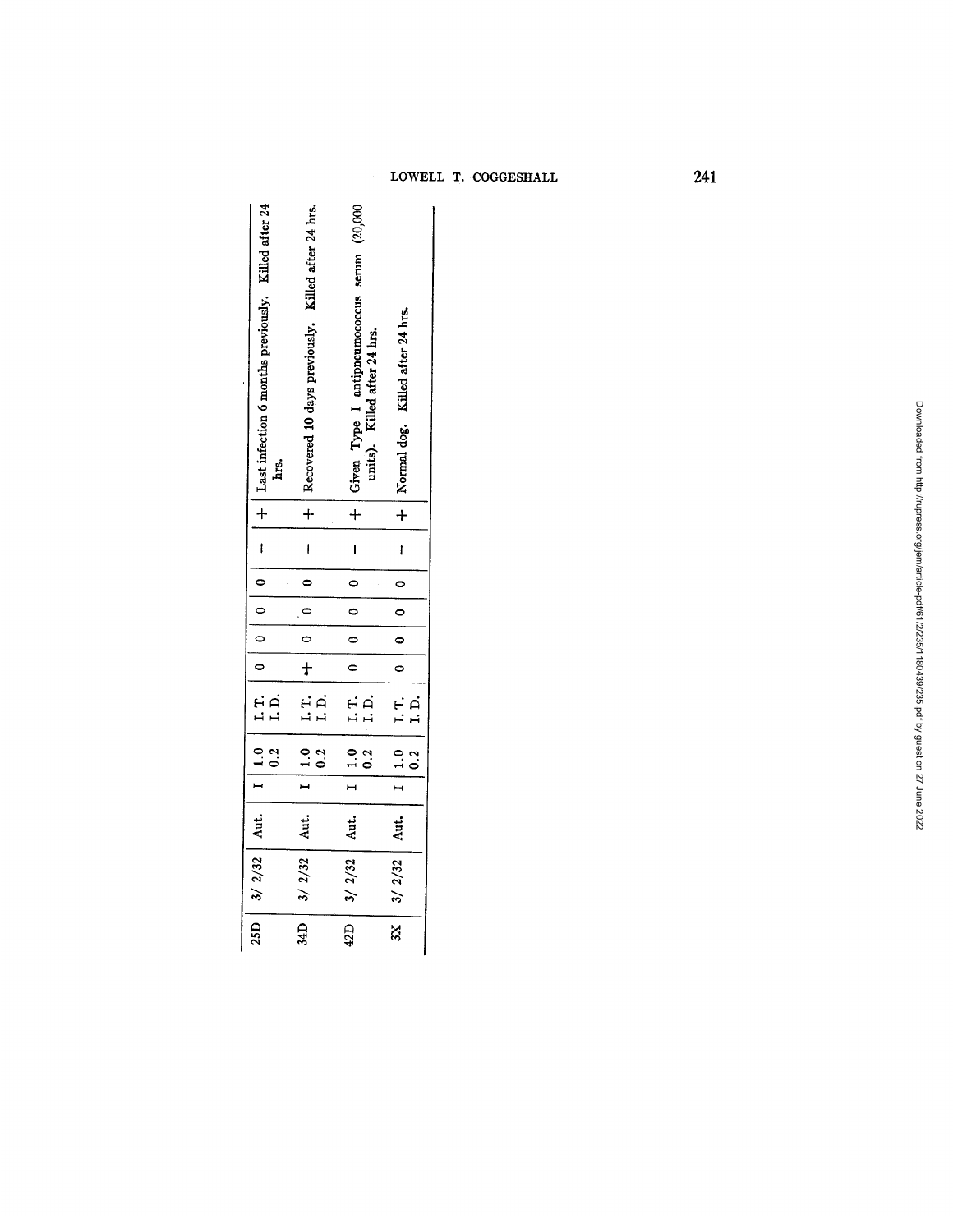no relationship between the severity of the preceding infection and the presence or extent of the autolysate lesion in the lung.

In the control series, three normal dogs, Nos. 36B, 37B and 3X, showed a definite pulmonary lesion by X-ray after autolysate injection. The appearance of these lesions was indistinguishable from those seen in the recovered dogs. In two other normal dogs, Nos. 9B and 10B, no reaction to the autolysate could be detected.

*Cutaneous Response to the Autolysate.--Observations* on the skin tests were recorded every 2 hours for the 1st day and then twice daily for 1 week after intradermal injections of the autolysate. A positive response was not elicited in any of the animals. In one dog (No. 15B) there was a small hemorrhagic area at the site of injection at 12 hours which, however, had none of the characteristics or appearance of a wheal reaction.

*Reinfection.--It* has been shown in this series of dogs and in the preceding report (13) that the second and subsequent attacks of experimentally induced lobar pneumonia are not only no more severe but are definitely milder than the first infection. Two dogs, Nos. 22B and 23B, were infected on three different occasions, each inoculation being done as soon as the previous infection had cleared up. On the last inoculation the dose was 0.25 cc. of culture, one that was usually lethal. However, each infection was very mild and the course of the disease after the large dosage was also mild, terminating by crisis on the 4th day. An inoculation of 1 cc. of a culture, known to be lethal in this amount under ordinary circumstances, was then given to Dog 23B, which likewise promptly recovered on the 4th day.

Two dogs, Nos. 9B and 10B, were given an injection of autolysate before the first inoculation. All of the remaining animals were inoculated previous to autolysate administration. Subsequent infections in both groups were similar in intensity and in duration. There was no evidence to suggest that administration of the pneumococcus autolysate had altered the disease in any manner.

*Acquired Humoral Immunity.--In* five of the animals repeated tests of the pneumococcidal-promoting activity of the dogs' serum were made before and after infection and intrabronchial autolysate injection. Two of the five dogs tested (Table I) showed the presence of acquired humoral immune substances when the autolysate was given.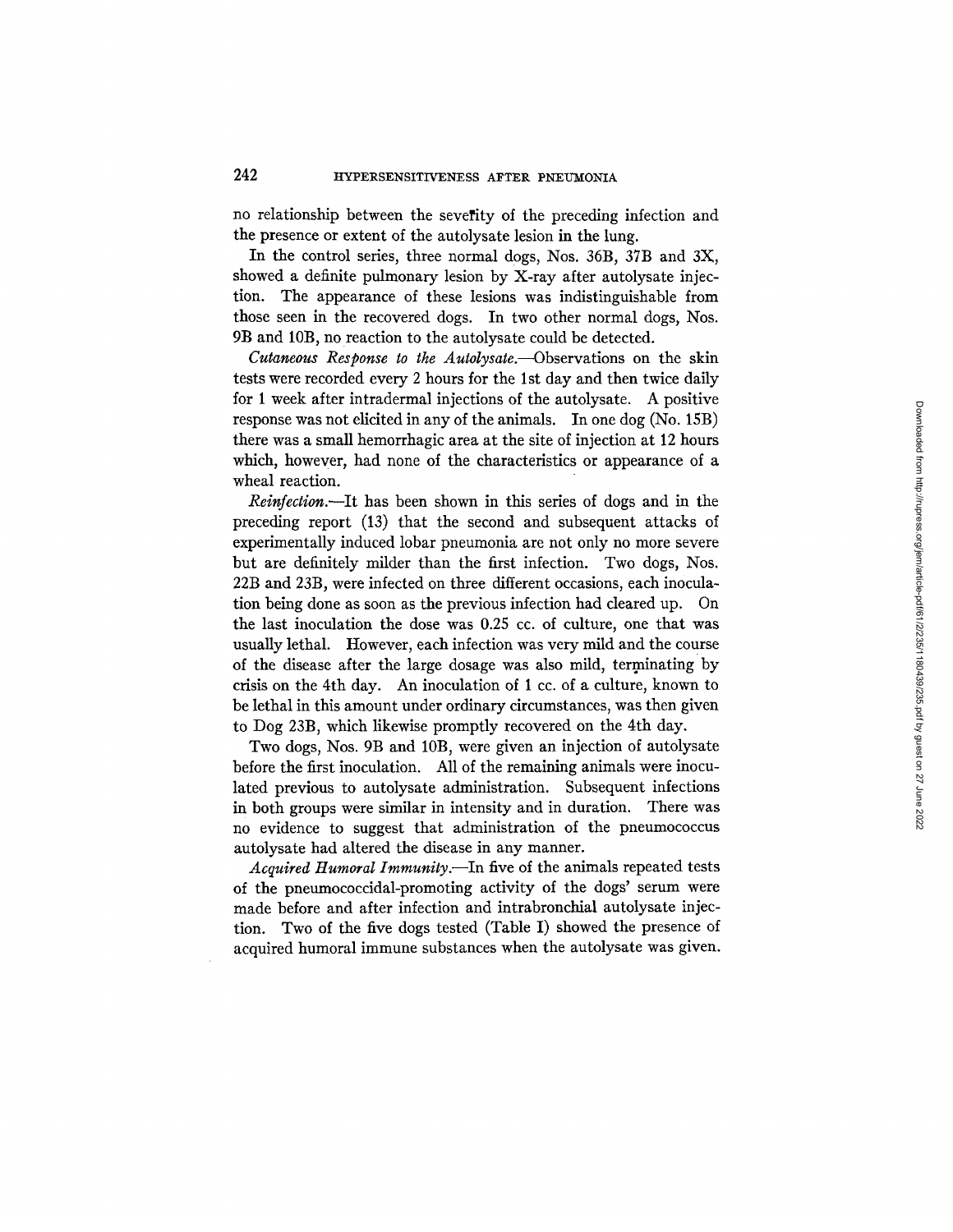In both these animals immune substances appeared in the blood after the initial autolysate injection, which was made before the first infection. Subsequent infections did not increase the titer of these immune bodies. In the third dog, No. 15B, acquired humoral immunity did not appear until after the third attack of the experimental disease. Thus the presence or absence of humoral immune substances could in no way be associated with the lack of detectable hypersensitivity to the pneumococcus.

*Temperature, Pulse, White Blood Counts.--No* febrile reaction was observed in any of the animals after intratracheal or intradermal administration of autolysate, but in many instances the pulse rate increased for a short period of time. Leucocytosis as noted in the protocol was usually present. However, it has been shown in a later experiment that normal dogs after an intramuscular injection of morphine develop an elevated white count. The explanation of this is probably that most of the morphinized dogs salivate, vomit and have several loose stools, thereby becoming dehydrated. Eosinophilia was not observed in any of the animals.

*Pathology.--Four* dogs were given intrapulmonary injections of 1 cc. of pneumococcus autolysate and were killed at the end of 24 hours for the purpose of microscopical examination (Table I) The time interval of 24 hours was selected because fluoroscopy revealed that the pulmonary lesion was of the greatest extent at that time. In this experiment the same lot of Type I autolysate was used in all four animals. Dog 3X was presumably a normal dog; No. 25D was a dog that had recovered from a Type I pneumococcus pneumonia 6 months previously; No. 34D had recovered from a similar infection 10 days before; and Dog 42D was given 25 cc. of unconcentrated Type I antipneumococcus serum 6 hours before administration of the autolysate.

The lesions in all four dogs were of a deep mottled red color with irregular edges. They were approximately 3 cm. in diameter and on palpation slightly crepitant.

On microscopical examination certain differences between the lesions of the two recovered dogs on the one hand, and the normal and immune serum-treated dogs on the other, were noted. The inflammatory exudate, of rather a diffuse nature in all four animals, was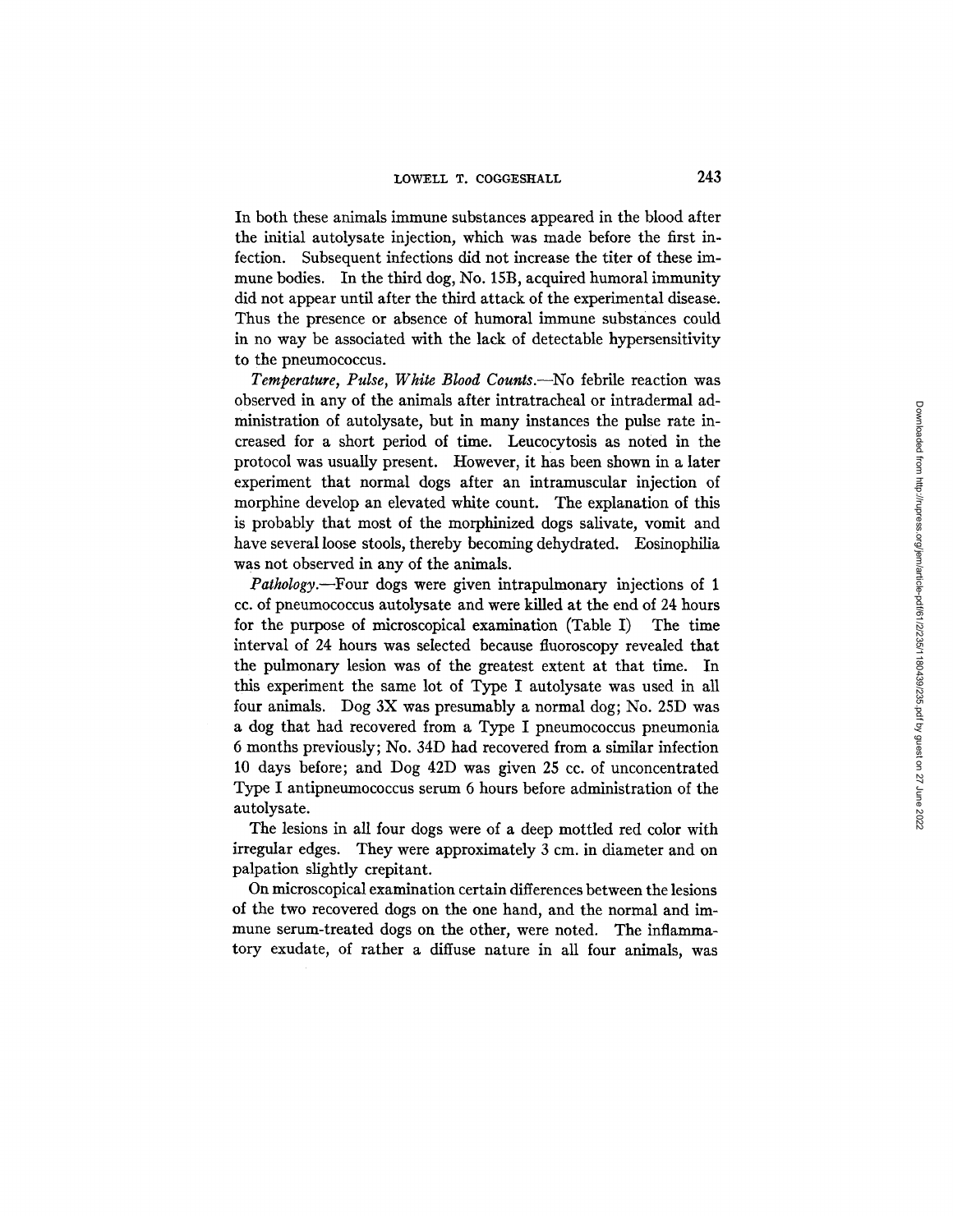### 244 **HYPERSENSITIVENESS AFTER PNEUMONIA**

definitely more cellular in the two dogs recovered from previous infection and resembled a lobular pneumonia, partly coalescent. In the areas of intense cellular infiltration polymorphonuclear leucocytes predominated. In the less infiltrated parts a considerable number of mononuclear cells were present--many of the macrophage type. Some of these were observed to be arising locally but there was no definite thickening of the alveolar walls such as is observed regularly when macrophages appear in the exudate at the time of recovery from experimental lobar pneumonia (15). However, the lesions in both these animals showed marked perivascular accumulations of large mononuclear cells, characteristic of the macrophage reaction, which we have described as occurring early in the evolution of the secondarily induced (recurrent) infections (13).

The exudative process in the normal dog and the dog previously injected with type-specific antipneumococcus serum was more edematous and hemorrhagic than that above described. Large mononuclear cells were fairly frequent in the cellular exudate but a smaller percentage of these appeared to be typical macrophages. While the lung of the normal dog showed slight, if any, increase in the number of perivascular mononuclear cells, this reaction was present in the lesion of the serum-treated animal although not nearly as marked as that observed in the recovered dogs.

An adequate estimate of the significance of these differences would require considerably more data than we have obtained. However, the results of this and previous studies suggest that the fixed ceils of the lung tissue which have been subjected to a previous pneumococcus infection, react much more quickly to the presence of the pneumococcus or its products than do the cells of the normal lung.

#### SUMMARY AND CONCLUSIONS

The data derived from the above described investigations indicate that dogs do not develop hypersensitivity to the pneumococcus as the result of experimental lobar pneumonia. This inference is based on the following findings:

1. Fifteen dogs were given Type I and Type II pneumococcus lobar pneumonia and following recovery were tested for hypersensi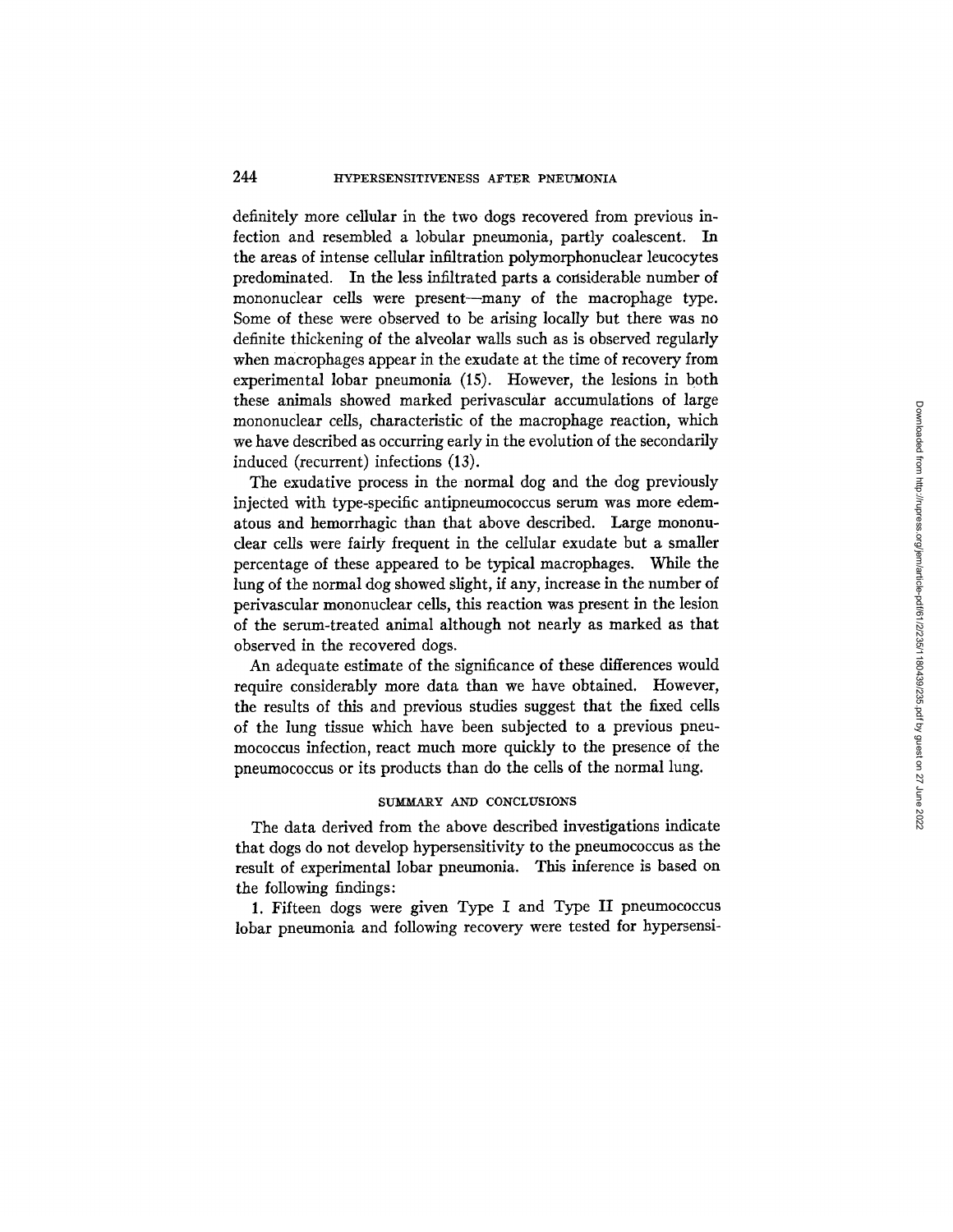tiveness by means of intrabronchial and intracutaneous injections of the autolysate made from the homologous pneumococcus.

2. Seven dogs showed a pulmonary lesion discernible with the Xray at site of the autolysate inoculation; three of these dogs were normal controls.

3. No evidence of a positive skin reaction was found in any of the fifteen dogs, many of which received repeated infections and intradermal autolysate injections.

4. Subsequent infections in the same animals were definitely milder than the initial infection.

5. The infections following the administration of intrapulmonary and cutaneous autolysate were practically of the same intensity as the initial infection.

6. Temperature, pulse rates, white blood counts and differential blood pictures showed no significant variations following intrapulmonary injection of autolysate.

7. Tests for the acquisition of humoral immune bodies following autolysate injection and recovery from the experimental disease showed the presence of these substances in some of the dogs and their absence in others.

8. Study of the pathology of the pulmonary lesions produced by the autolysate failed to reveal histological changes characteristic of an allergic reaction. However, the presence of perivascular accumulations of large mononuclear cells observed in the lesions of the recovered dogs does suggest a locally accelerated reactivity of the fixed tissue cells to the products of the pneumococcus.

#### BIBLIOGRAPHY

- 1. Lauche, A., Z. Geburtsh. u. Gynäk., 1927, 62, 627.
- 2. Wadsworth, A. B., Am. J. Med. Sc., 1904, 127, 851.
- 3. Sharp, E. H., and Blake, F. G., J. *Exp. Med.,* 1930, 52, 501.
- 4. Tillett, W. S., and Francis, T., Jr., *J. Exp. Med.*, 1929, 50, 687.
- 5. Finland, M., and Sutliff, *W. D., J. Exp. Med.,* 1931, fi4, 637.
- 6. Mackenzie, *G. M., J. Exp. Med.,* 1925, 41, 53.
- 7. Mackenzie, G. M., and Woo, S. T., J. *Exp. Med.,* 1925, 41, 65.
- 8. Zinsser, H., and Mallory, T. B., J. *Immunol.,* 1924, 0, 75.
- 9. Bull, C. G., and McKee, C. M., *Am. J. Hyg., 1929,* 0, 666.
- 10. Reimann, H. A., *Minnesota Med.,* 1931, 14, 898.